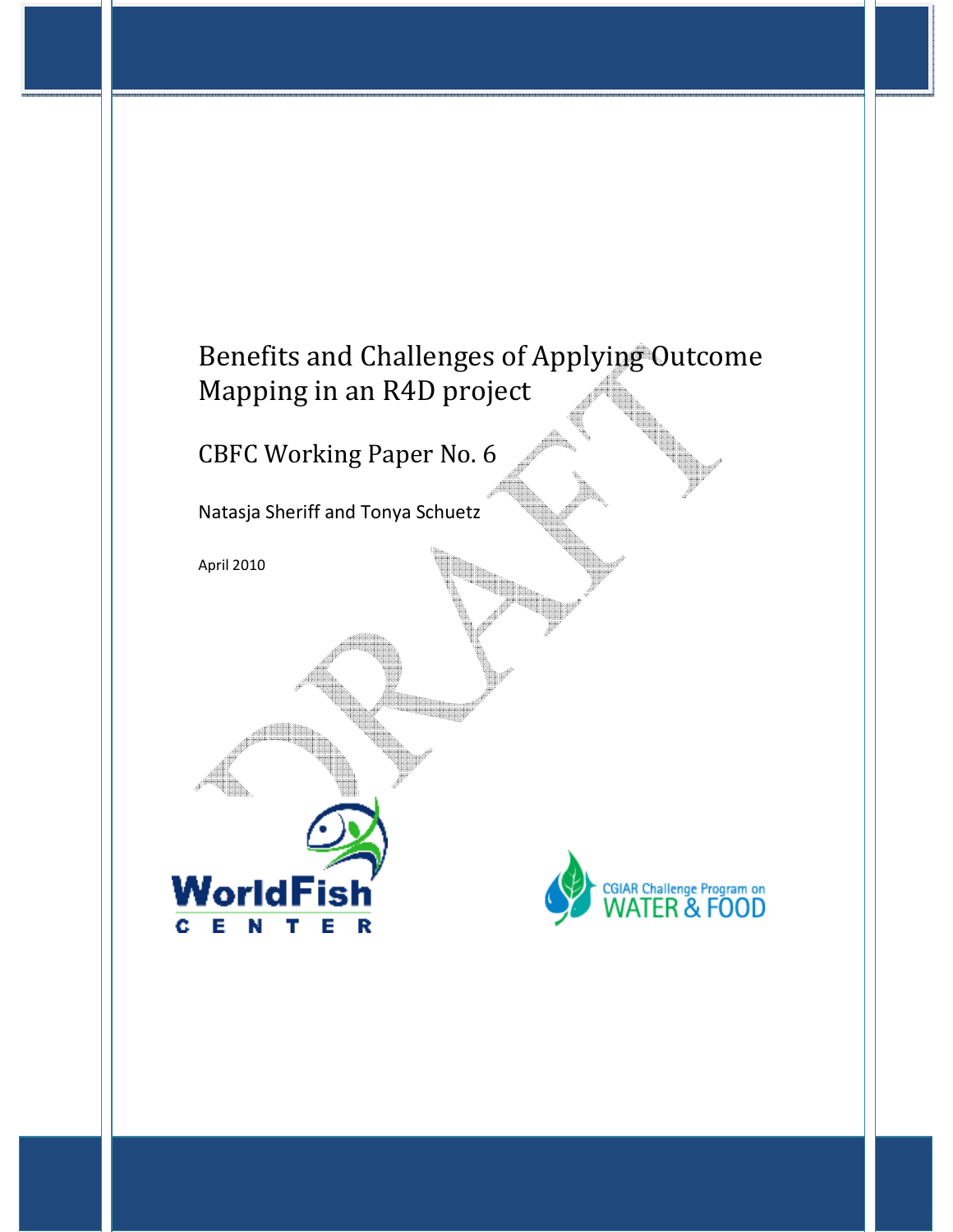# CBFC Working Paper Series

The Community-based Fish Culture in Seasonal Floodplains and Irrigation Systems (CBFC) project is a five year research project supported by the Challenge Program on Water and Food (CPWF), with the aim of increasing productivity of seasonally occurring water bodies through aquaculture. The project has been implemented in Bangladesh, Cambodia, China, Mali and Vietnam, where technical and institutional options for community based aquaculture have been tested. The project began in 2005 and was completed in March 2010.

This working paper represents work-in-progress. It forms part of a series of documents presenting research findings from the project. The reader is advised that it has not been subjected to academic quality control, nor edited for errors of fact or interpretation.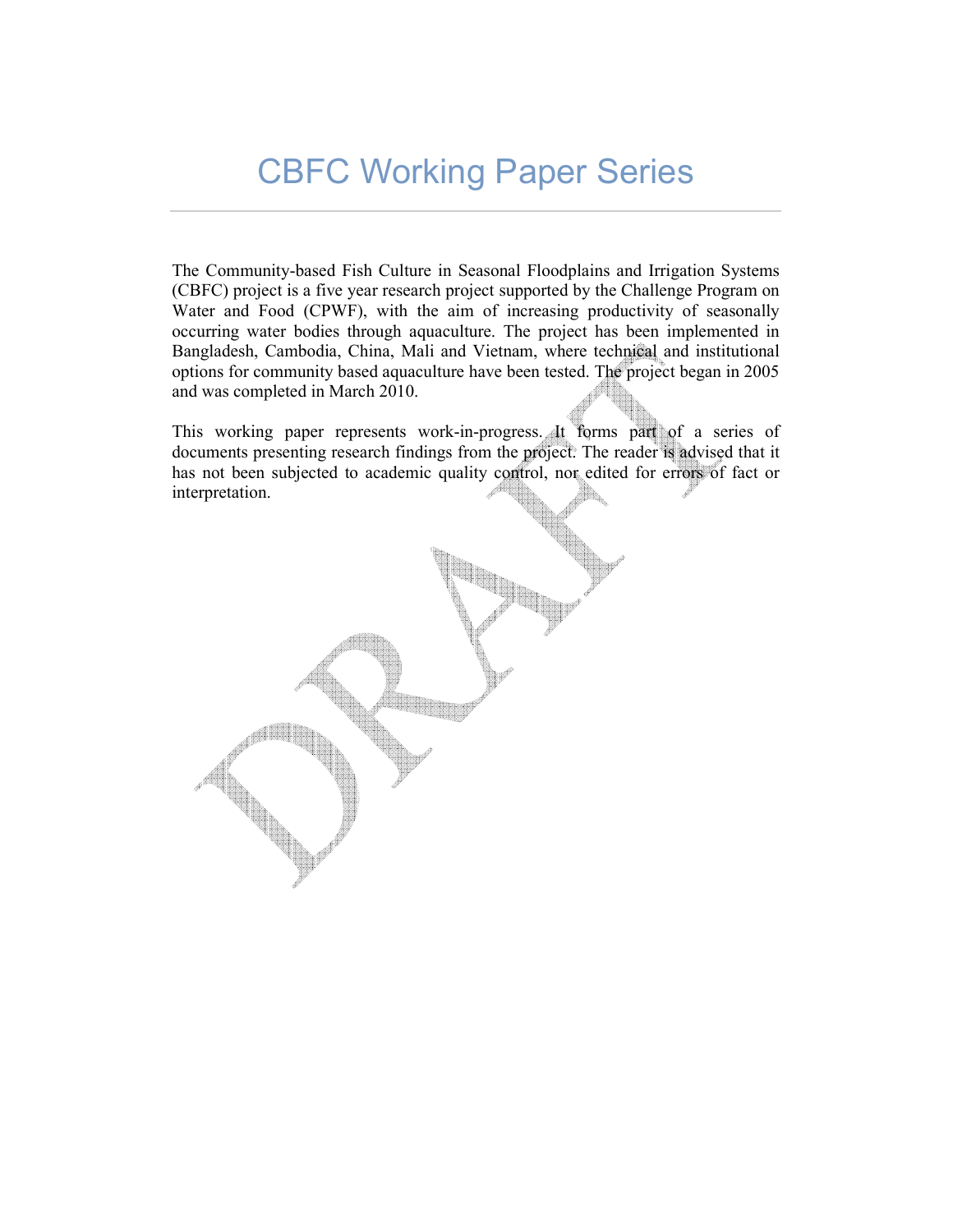#### **Abstract**

There is an increasing demand for researchers to demonstrate the impact of the work within project time frames, yet development is a complex, non-linear process emerging from changes that traditional, managerial approaches to development fail to capture or to understand. Methods to address unanticipated change and increasingly important 'soft' outcomes, such as improved governance have not yet been widely tested or adopted. In response to this gap, this paper describes lessons learned during the pilot testing of Outcome Mapping as part of an action research process in Vietnam, and presents an abridged OM methodology for application at the community level.

#### **Introduction**

Throughout the research world, there is an increasing demand for researchers to prove the value of their work. In the Research for Development sector, calls for aid accountability and proven rates of returns on donor investment are keeping scientists under pressure to demonstrate that their work is bringing about quantifiable, tangible change in the lives of the poor. Many scientists have no doubt that their work has brought about change, but the tools to provide clear, unequivocal, attributable evidence of changes are lacking. All too often the hoped for increases in income, greater availability of cheap, nutritious food for consumption, and improved agricultural or fisheries productivity are hard to prove and may not be seen for some years after the project has taken place. Increasing interest in 'soft' outcomes such as improved governance, are particularly hard to monitor. Frequently, important changes may have taken place as a result of research, but may be hard to capture, or unanticipated, and therefore not subject to 'measurement' by standard monitoring practices. <u>and the second</u>

It is widely acknowledged that development is a complex, non-linear process emerging from changes that traditional, managerial approaches to development fail to capture or to understand (Thomas 2008; Biggs and Gurung 2008). Yet, whilst alternative approaches to development with participatory approaches at their core have now become mainstream, uptake of alternative approaches to monitoring and evaluation and impact assessment lags behind, due in part to donor reluctance to accept qualitative data as evidence of change. There is also some reluctance on the part of researchers to use methodologies that are often viewed as insufficiently rigorous, too 'soft' and overly cumbersome to apply.

The experiences presented in this paper grew out of a practical need to introduce alternative methods for monitoring and impact assessment in a large-scale, multi-country project. The project, which aimed to test technical and institutional options for communitybased fish culture in seasonal floodplains, began in 2005 and was implemented in five countries, namely Bangladesh, Vietnam, China, Cambodia and Mali. Although a detailed baseline survey had been put in place to deal with anticipated changes in income, consumption, agricultural outputs and practices, mid-way through the project it was clear that changes were taking place at the community level that would not be captured by the survey. Furthermore, opportunities for reflection, learning and communication amongst project participants were limited. Innovative approaches to M&E were sought to bridge this gap.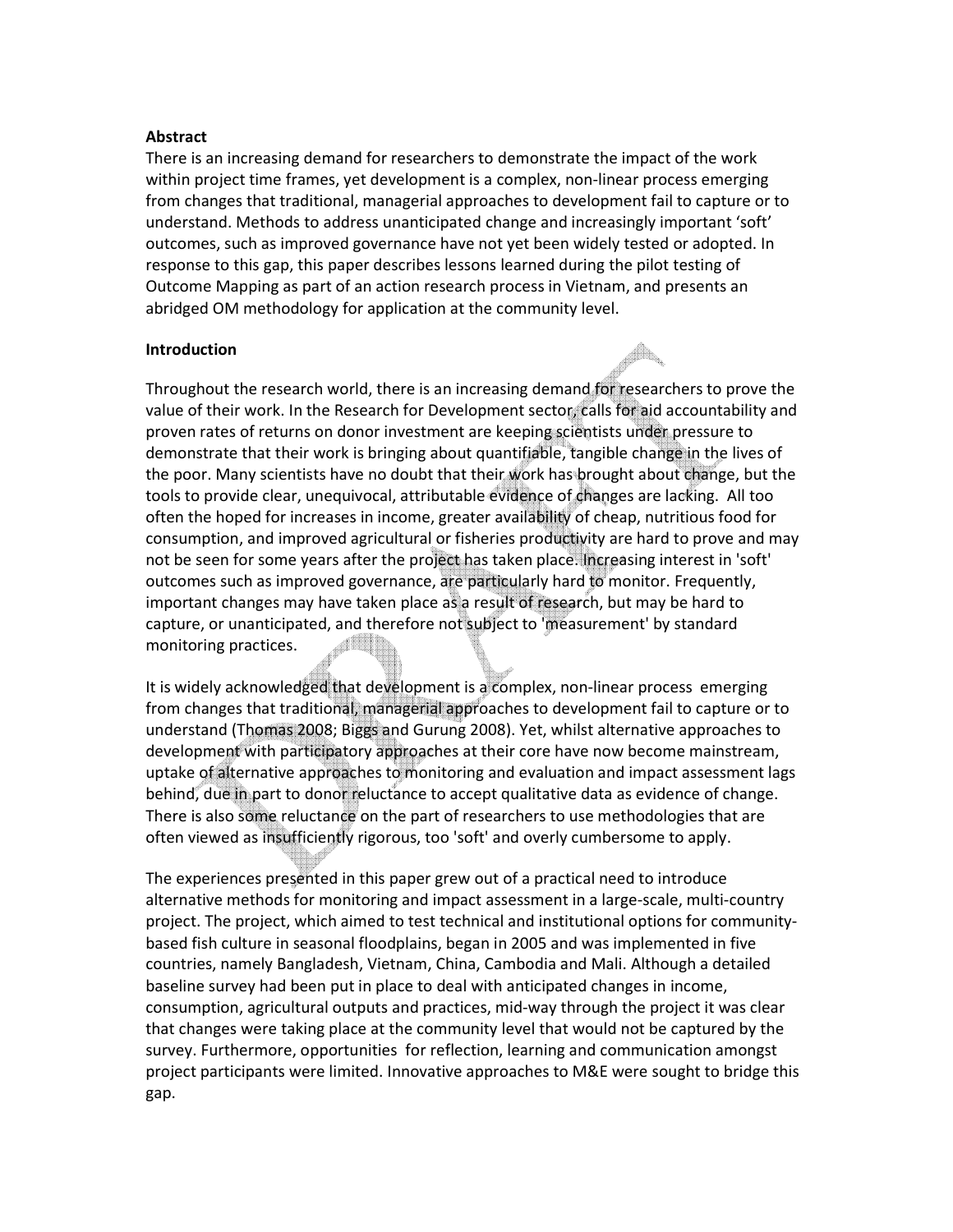Outcome Mapping and Most Significant Change methodologies were selected as potentially useful tools to understand and document change, whilst also encouraging reflection and communication at all levels of project implementation. This papers describes lessons learned during the pilot testing of Outcome Mapping in Vietnam. An account is given of the challenges faced, and a critique of the Outcome Mapping process, before presenting a modified version of the methodology that may enhance usability of OM in the R4D context.

## **Approach and Methodology**

Outcome Mapping is an evaluation method that focuses on behavioural change as a means to bring about sustained change for development. Development of the methodology has been led by the International Development Research Center (IDRC) with the aim of providing an approach which addresses the inherent non-linear complexity of the development process and the difficulties of monitoring impact and assigning attribution (Earl et al.2001).

Outcome Mapping is a three stage process. The first step, Intentional Design, clarifies the overall objectives of the program in terms of the changes it would like to bring about and the strategies the program will use to achieve these changes (Smutylo 2001). Intentional Design helps to answer the Why? How? Who? and What? of the program, leading to the definition of the project Vision, to be achieved through the development of a Mission, Strategy Maps and Organisational Practices, and working with boundary partners to measure progress towards Outcome Challenges and Progress Markers. The Second Stage, Outcome and Performance Monitoring, uses journals to chart changes in the indicators defined in Stage One. The full OM process includes the monitoring of outcomes using an Outcome Journal, a Strategy Journal to monitor strategies and activities and a Performance Journal to monitor organizational practice. The Third Stage, Evaluation Planning, sets evaluation priorities.

## **Outcome Mapping in Vietnam**

Outcome Mapping was piloted in Vietnam to evaluate its suitability as an effective monitoring tool to complement the existing quantitative survey, and to fill the apparent gap in project M&E. The feasibility of applying the OM approach at the community level was also tested during three phases of project implementation.

During Phase One, Outcome Mapping was introduced through a two-step process, conducted over five days. The process comprised a 'theoretical', training workshop, during which the local project team was given an overview of the OM framework, and developed the initial draft for the intentional design stage of the project. In a second step, the Outcome Challenges of the boundary partner groups and their progress markers were developed together with one of the project communities.

At the community level, 24 participants attended the Outcome Mapping workshop, including 9 women, representing farmers, farmer leaders (chairman and vice-chairman of the farmers association), the commune vice chairman, agriculture extension officers, and local research staff. Participants were divided into groups to create a project vision and outcome challenges. The workshop was facilitated by local research staff and was conducted entirely in Vietnamese. By following this approach, we aimed to minimize the influence of the research team and reduce the risk that pre-conceived ideas regarding the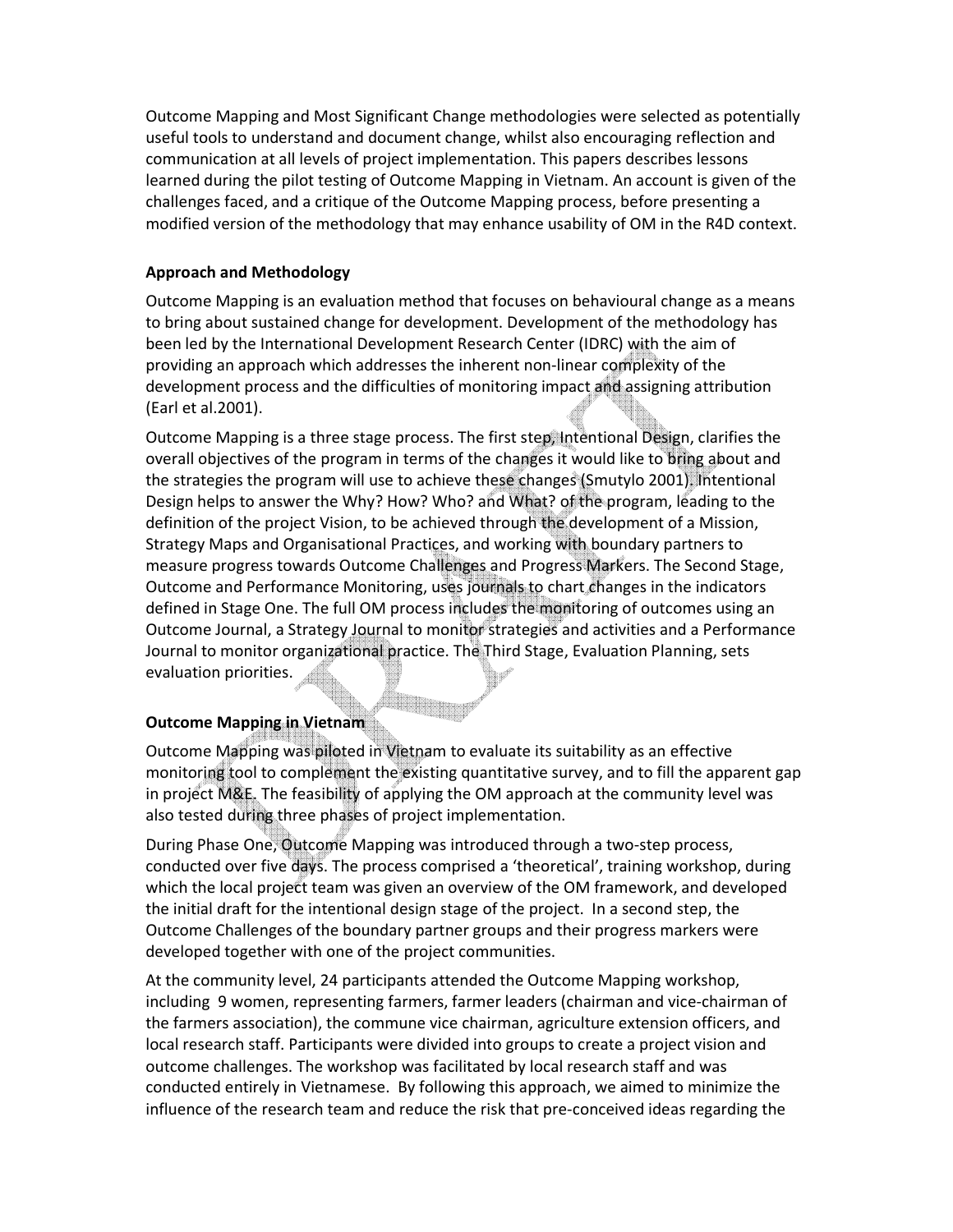nature of the progress markers developed in the community would be imposed on the community. Each step was followed by presentation and discussion in plenary. Each group produced progress markers to 2009, 2011 and 2013. The outputs from the workshop were later translated into English and evaluated by the research team.

In a second phase, both the international and local research teams produced project visions, outcome challenge statements and progress markers. An additional component was added at this stage, whereby the research teams also identified the activities that the community participants might have to engage in if the project intervention is to be sustainable beyond the project lifetime, and how they as a team might support the community in carrying out these activities.

In the third phase, OM was introduced into a second community. On this occasion, a modified form of OM was introduced, with farmer groups and local authorities identifying their vision for the future, and defining the actions and activities needed to achieve their vision. Finally, they identified their own responsibilities in achieving their vision, and the support they required from local authorities and the research team in order to meet their goals. Monitoring journals were created for each group, based on the defined activities and responsibilities, using easy to measure indicators to assess change.

#### **Benefits, Opportunities, and Challenges**

At this stage, a number of benefits and constraints to OM in a community context were emerging from the study.

#### *Benefits*

### *Identifying constraints to technology uptake:*

During Phase One, Outcome Challenges and Progress Markers identified by the community revealed the nature of some of the constraints they faced in the development of community-based fish culture. Progress Markers signaling where the community-group would like to see change included indicators relating to how they worked together as a group, and the support they received from local authorities. Whilst some of these issues had been raised during previous visits by the project team, some new issues were raised and were now captured in a more formal way.

## *Empowerment and responsibility:*

Creating a Vision for the future of fish culture and its related outcomes in the village, followed by the development of Progress Markers towards this goal, encouraged project participants to reflect on the linkages between their own activities and the achievement of their vision. This step can create a stronger sense of responsibility and empowerment in the community as project participants clearly recognize their own role in the success of the project . The dependency on external agents to make change happen is reduced.

#### *Encouraging Sustainability beyond the project lifetime:*

Progress markers were created to define short term, medium term and long term goals, taking the process and the achievement of Outcome Challenges two years beyond the project lifetime. By doing this, the community group was encouraged to consider the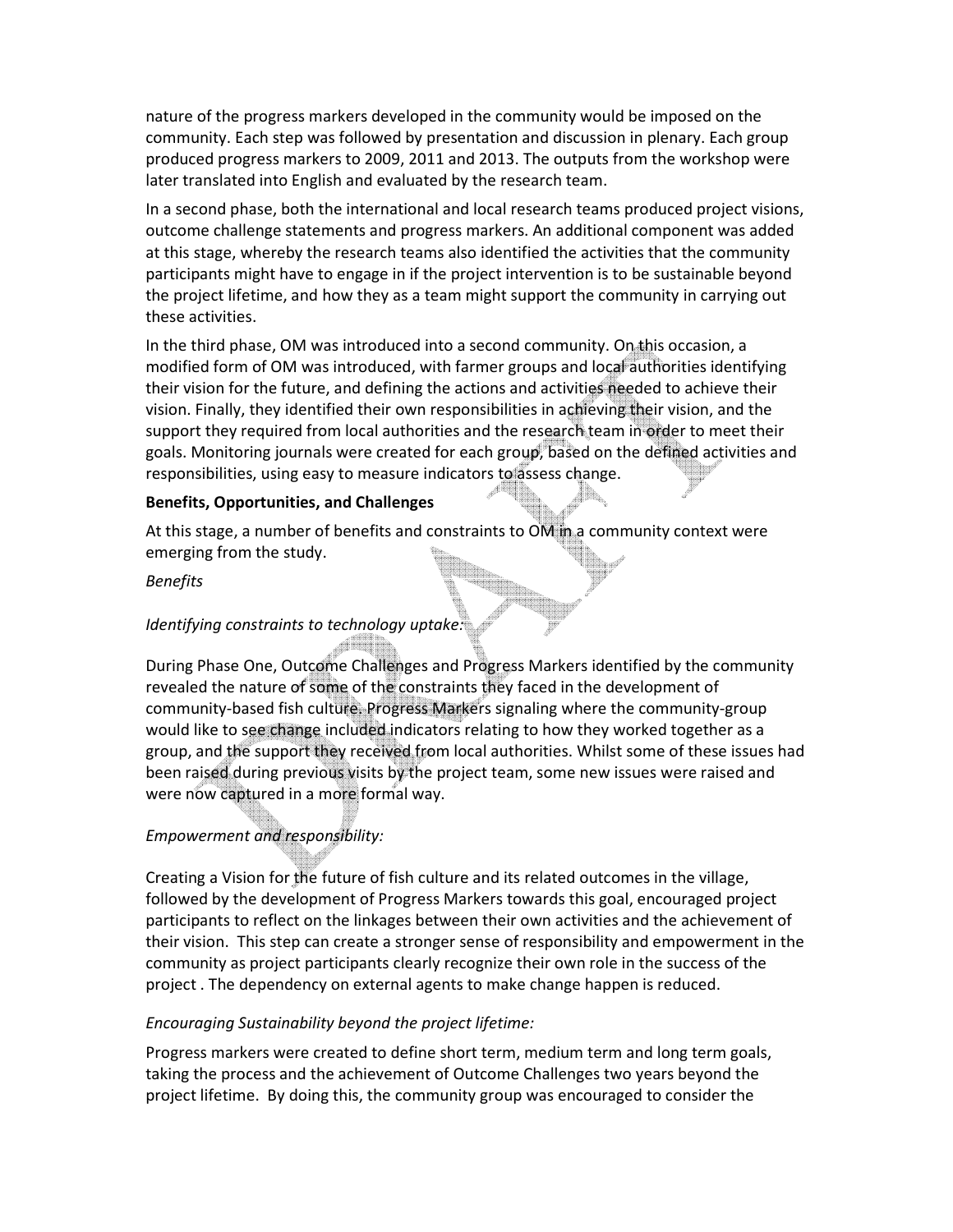challenges facing them when the project came to an end. Progress markers were put in place to reflect the mechanisms and actions they will put in place to ensure the long-term sustainability of communal aquaculture in their community.

#### *Accountability of all stakeholders:*

The identification of Boundary Partners clarifies the role of different stakeholders in the implementation, responsibility and accountability for project success. Bringing together community participants and representatives from local authorities at the workshop allowed both groups to articulate their expectations of one another in the achievement of project goals, with indicators identified to formalize the relationship between the two groups and their responsibilities. This process also involved the local project team and their contribution to project success. Previously, a more general dissatisfaction was felt towards the local authorities by the community group and the level of support they had received. The OM process seems to be suitable to support dialogue between stakeholders, and eventually lead to mutually agreed action.

#### *Shared objectives:*

OM provides a process to ensure that all project stakeholders are familiar with the objectives of the project and can help to identify the expectations of all involved, which may differ widely from the intended objectives of the project at its initial inception.

#### *Challenges*

A number of issues were also revealed which could hinder the effectiveness of OM in the research for development context, or which raised concerns about power and accountability in applying OM.

## *Translation, participation and power:*

Outcome Mapping is a relatively complex process that is strongly participatory. Where the process is being communicated to a group for whom the language of the trainer/facilitator is a second language, there is the risk that the concepts that lie at the heart of OM are misinterpreted and miscommunicated. Participatory methods are an expected component of research and development work, yet they require skill and experience if they are to be applied well. In countries where participation is uncommon and top-down control is the norm, conveying the need to permit project beneficiaries to speak openly and without fear is a very real scenario. In addition, the skills needed to guide the project participants through the selection of progress markers, without exerting a modifying influence, also take time and experience to acquire. The process of translating OM workshop outcomes can also add a level of interpretation on the part of the local team who are implementing the research project. Whilst a hands-off approach to facilitation is ideal, there is nevertheless a need to introduce a degree of monitoring during the progress marker stage to ensure that more powerful individuals do not use the OM concept of 'behavioural change' to exert their influence on weaker members, putting in place markers to influence and control the activities of others.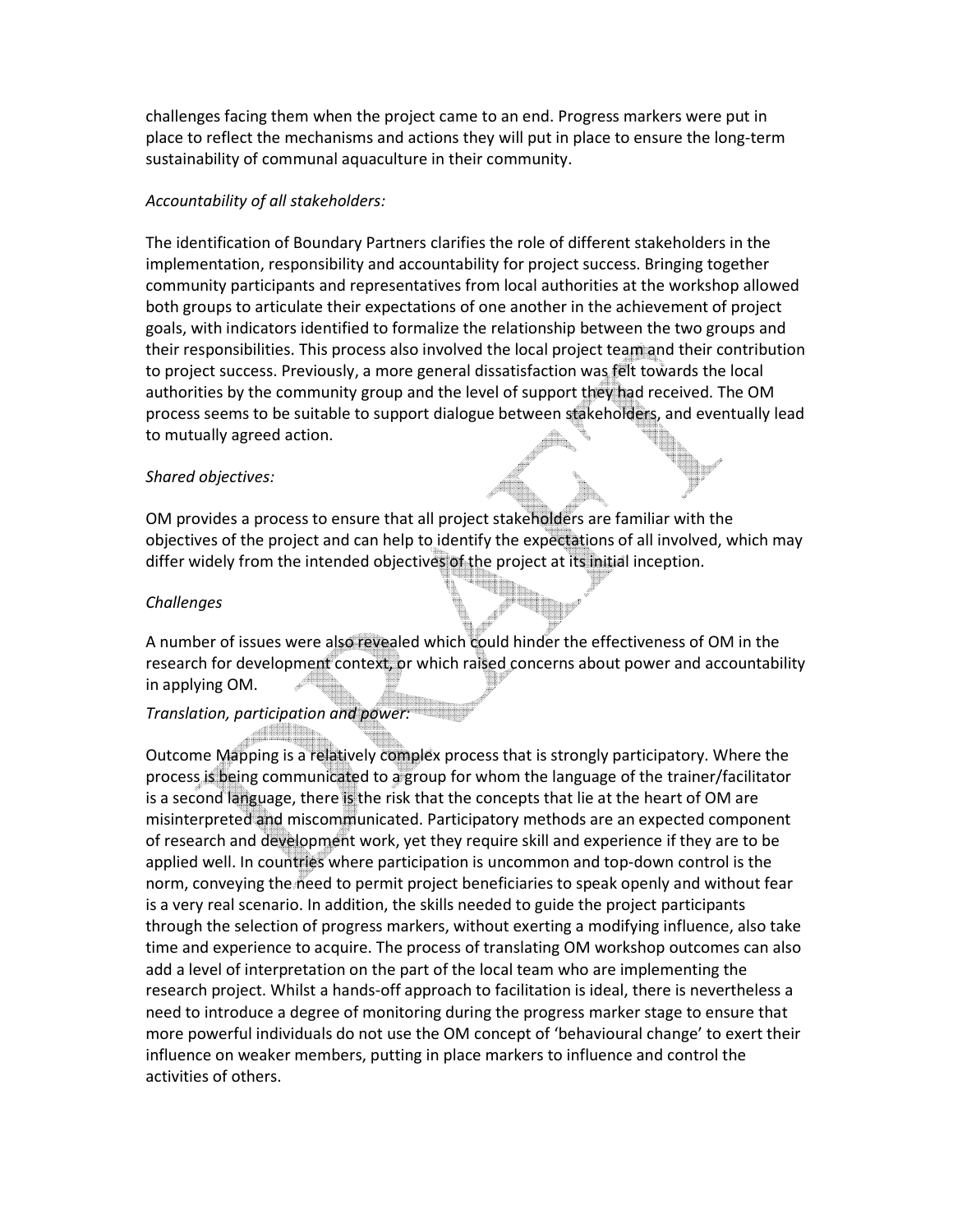## *Caution in pursuit of 'behavioural change'*

The idea of 'behavioural change' should also be handled with caution if OM does not intend to move into the realm of social engineering, with influence and change externally imposed. However, long terms goals of increased cooperation between community members and greater solidarity will serve to empower and provide a strong base for future community initiated schemes.

## *Time and terminology*

The full Outcome Mapping process is intended for introduction to a project through a three day workshop, following the three-stage process described above. However, there is flexibility within the process to allow adaptation according to the project context. Within the context of the Challenge Program project, even in a relatively condensed format, the process required a substantial time investment on the part of the research team and, importantly, the community group. For this reason, OM was introduced by way of a two step process described above. For the purposes of the fish culture project, the full OM methodology appears to be overly cumbersome.

## **OM in R4D – Abridged**

As the issues above emerged from the first phase of pilot testing, subsequent phases of implementation attempted to address the problems. Of particular concern was the potential for more powerful members of the community to exert control over others by introducing 'expect to see' progress markers committing members of the group to tasks that involved significant financial or labour contributions. Peer pressure and the involvement of local authorities then introduces pressure to achieve the defined targets, effectively creating social penalties if targets are not met. The process introduced in the third phase of the project reduces this pressure, allowing the groups to describe for themselves the activities they need to complete to achieve their vision.

Towards the final stages of the pilot project, an approach emerged that captured the most beneficial elements of the OM process, whilst reducing time investment and complexity to a minimum.

The OM process was divided into activities undertaken by the research team and at the community level. Experience in the early part of the pilot test suggested that two steps should be completed at the community level, ensuring good representation of the perspectives of community level stakeholders. Attempting to complete too many steps in the OM process placed an unnecessary burden on community participants, who already committed a substantial part of their day to the process.Steps One to Four take place prior to meetings at the community level. Steps Four and Five are the only steps completed with the community before monitoring begins in Step Seven.

Step One: Identification of Boundary Partners by the research team

Each boundary partner will produce an individual vision statement, to clarify the motivations and expectations of each stakeholder group

Step Two: The research teams create their Vision statements

Step Three: Research teams prepare Outcome Challenges based on their Vision statements

Step Four: Boundary partners at the community level create vision statements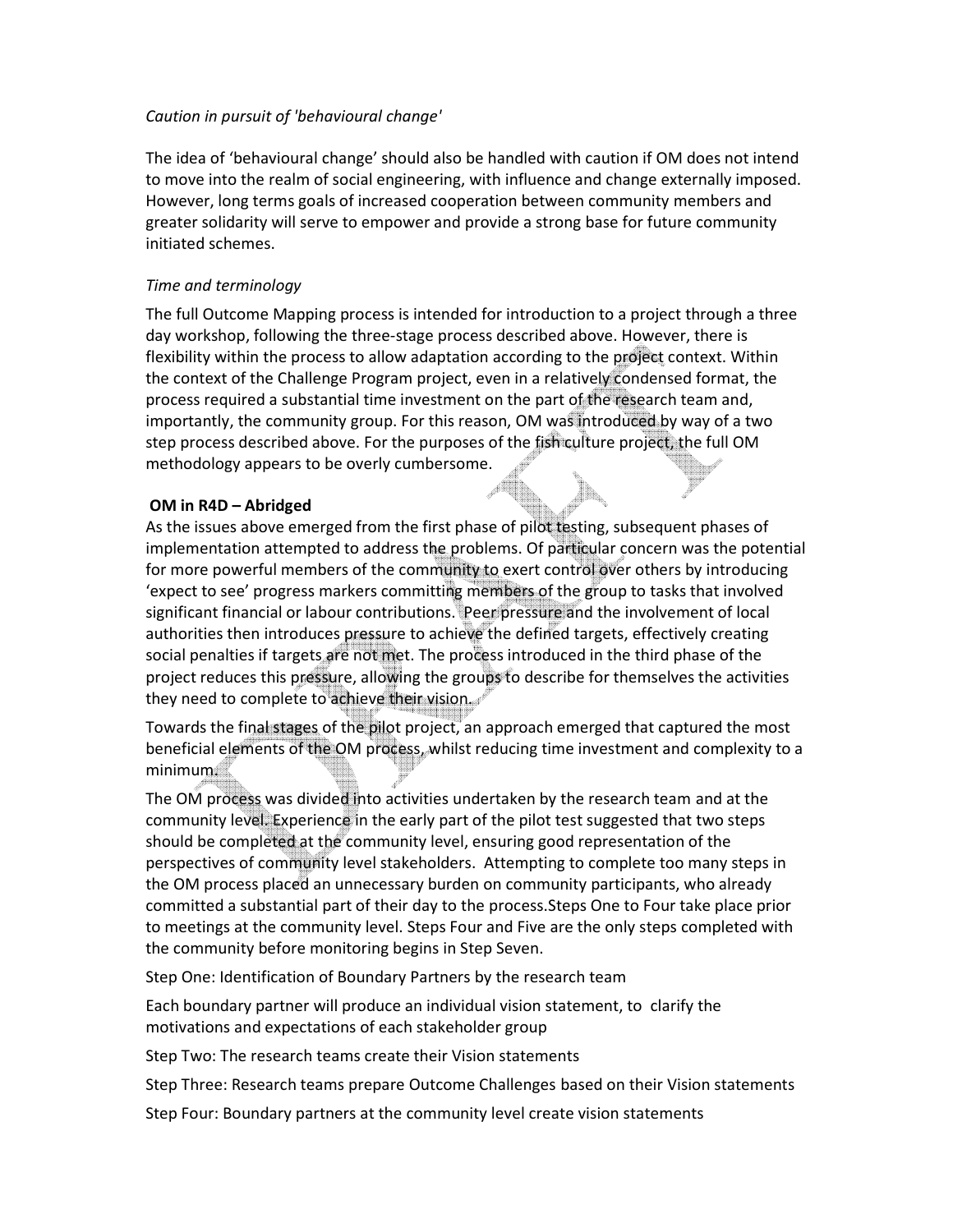Step Five: In small groups, boundary partners define the steps they need to take, and the support they need, to achieve their vision of the future

Step Six: The research teams develop indicators for each boundary partner based on the steps and responsibilities defined by each group. Monitoring journals are created comprising indicators and key questions for monitoring progress for each boundary partner.

Step Seven: Interviews conducted regularly with boundary partners to gauge extent to which activities are being undertaken to achieve Visions of the future. Problem areas are identified and support offered to assist partners in achievement of their goals, as necessary.

## **Conclusions**

Combining quantitative and qualitative assessment methodologies in the community-based fish culture project has highlighted their complimentarity and the benefits of including both approaches within project impact assessment and M&E frameworks.

Outcome Mapping has been found to bring a number of important benefits to project monitoring and evaluation: rementa. **Communication** 

- Creating a longer term vision for sustainability and impact
- Identifying unanticipated problems and constraints to project success and documenting them in a formal way
- Revealing outcome and impact priorities held by project participants and stakeholders
- Creating a sense of ownership and responsibility for project success, clarifying roles and responsibilities, articulating where change is needed and monitoring progress towards required change

 $\sim$   $\sim$   $\sim$ However, a number of disadvantages have also been identified, including:

- The potential for unequal power relationships within the participating group, particularly at the community level, to be expressed in the development of progress markers
- The relative complexity of the approach and difficulties in communicating terminologies and processes if working in more than one language
- Substantial time investment of stakeholders to work through full OM design phase
- Potential for misinterpretation and inappropriate application of the concept of 'behavioural change' 99

In an attempt to address these issues, the OM process has been modified to place emphasis on progress markers which are more closely related to the impacts that project beneficiaries would like to see as a result of introducing community-based fish culture, and the actions they would need to do as a group if they work towards achieving these impacts.

## **Acknowledgements**

The research described in this paper was supported by the CGIAR ICT-KM 'Knowledge Sharing in Research and Institutional Knowledge Sharing Pilot Project Initiative' as part of PN35 'Community-based Fish Culture in Seasonal Floodplains,' a project of the CGIAR Challenge Program on Water and Food.